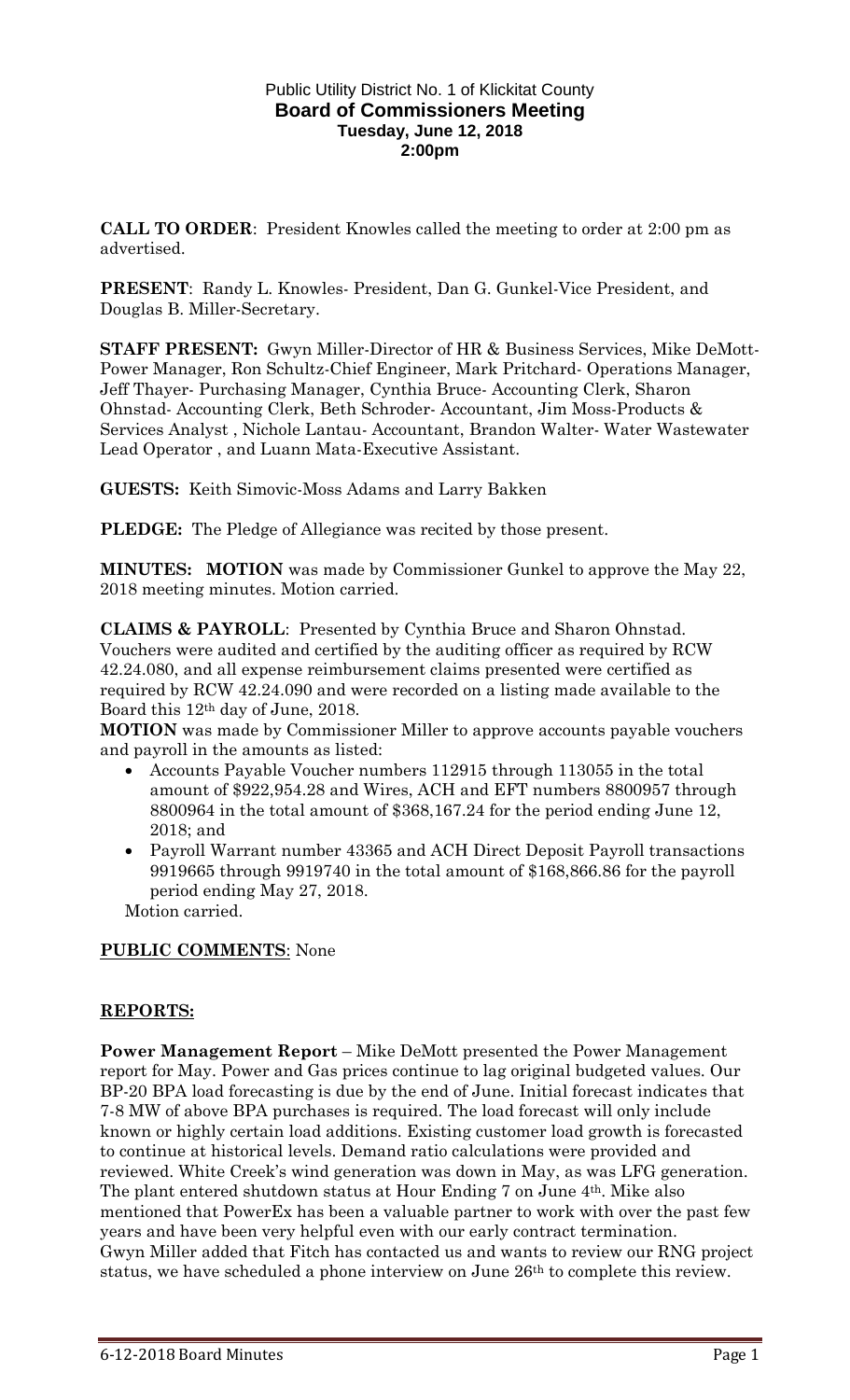**Generation Assets Report** – Kevin Ricks Generation Assets report for May and June was accepted as submitted.

**COMMISSIONER DAN GUNKEL –** Commissioner Gunkel discussed that Mark Reddemann, the former Energy Northwest Chief Executive Officer stepped down in March to lead the work to bring four nuclear energy reactors on line in the United Arab Emirates. Commissioner Gunkel also met with the Klickitat County Commissioners to discuss business development. He provided the commissioners with a status update for the pumped storage and informed them it should now transition to the Economic Development (EDA) board. By transitioning activities to the EDA board and the County it applies the focus to economic development and provides access to resources and funding that may assist in the economic development plan. The county and the EDA board were very receptive to the transition.

**COMMISSIONER DOUGLAS MILLER -** Commissioner Miller stated he attended the Klickitat County board meeting on May 31<sup>st</sup>, to discuss Dallesport water association and the Dallesport wastewater systems. They are considering bringing in Murdock and this would require a primary extension of the wastewater line. The county is also looking to complete four water line extensions to bring customers in off of wells. Commissioner Miller noted that he met with the crew at the Renewable Natural Gas facility. He also mentioned that due to the 56,000 hours of non-loss work time there was a lunch provided and an acknowledgement of the employee's efforts over the past several years.

**COMMISSIONER RANDY KNOWLES** – Commissioner Knowles stated that he attended the Public Utilities Risk Management Services (PURMS) meeting. There were four main subjects discussed; prescription plans, standardizing benefits, risk assessment reviews and super majority decisions. There will be a review of health and welfare benefits completed by a third party. AEGIS, our liability insurer, will be completing risk assessment reviews. There was discussion of Cyber security and the need to create a minimum standard. In the legislative report, the voter's initiative 1631 still has traction but they are still short signatures to get this on the ballot.

## **GENERAL MANAGER –** The complete report can be found at:

[htp://www.klickitatpud.com/topicalMenu/commissioners/GM\\_Reports.aspx](http://www.klickitatpud.com/topicalMenu/commissioners/GM_Reports.aspx) In addition to the written report, Ms. Miller presented the following information:

- Recognition lunch- The landfill gas employees were recognized for their excellence in operating the gas generation plant for 56,000 hours without a loss time accident and for improving the operation and maintenance processes increasing operating efficiency by 20 percent over the life of the project.
- Bit Coin conversations- Discussions are still ongoing with developers for the large power consumer projects; however, they have slowed down a bit. We don't believe that another rate class is the correct avenue to pursue and that contracted power supply with a curtailment option in the contract is the best path to evaluate. This would require the developer to determine if the investment is viable given the power supply cost and associated risks. This avenue does not prevent us from evaluating future rates to ensure we do not adversely affecting our system.
- Strategic Plan- We would like to begin to prepare for our strategic planning retreat in October. Commissioner Gunkel asked if this could be pushed out to November. Staff will review November dates.

**MOTION** was made by Commissioner Miller to adopt Resolution 1761- In Recognition of 56,000 Hours of Combustion and Steam Turbine Operation without a single Loss Time Accident and recognition of presentation of district labeled clothing not to exceed \$225 per person per Policy 3.II.E. Motion Carried.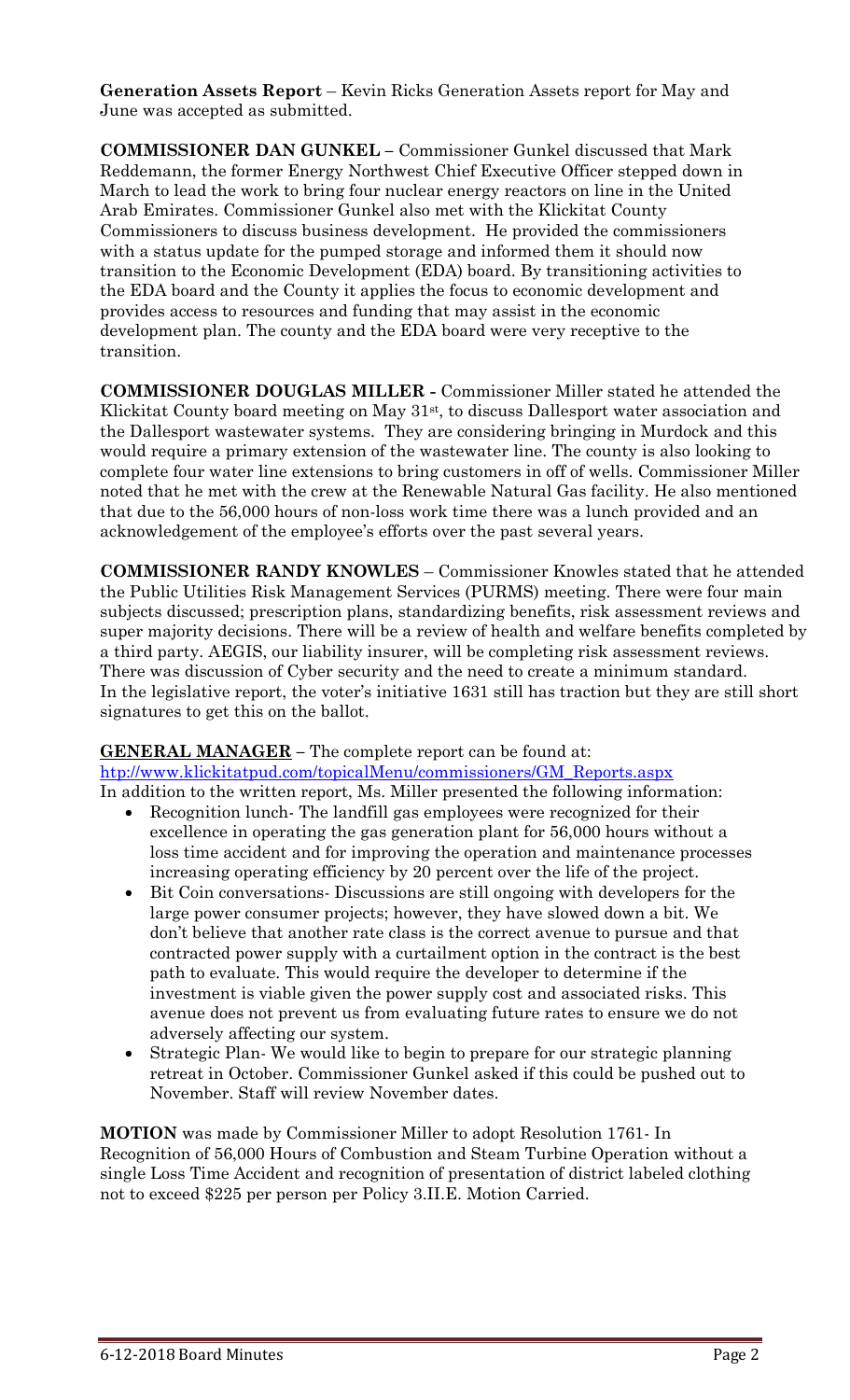# **AGENDA ITEMS:**

A. **AUDIT PRESENTATION:** Keith Simovic from Moss Adams was present to present the board with the 2017 Audit Summary. He provided his background with his involvement in our audits for the last 3 years. He described that the audit entails inspection of records, as well as the understanding of process, procedures, and internal controls. They review access to financial information. They complete some preliminary prep work and devise areas to focus on that are outside the scope of the requested information. Finally, they review the figures, contracts, and agreements. They also send out confirmations with third parties, to compare against information on file. They are consistently adding benchmarks to our review process. They fully review our financial statements and report the results to state agencies. Their reviews focus on a risk based approach.

Keith was very happy to present the board with an unmodified clean opinion. He commended Management and staff for making sure internal controls are already established and that staff is already acting on suggested process controls. Staff provided all documentation requested; everyone is willing to talk throughout the process. The opinion of Moss Adams is that staff is very transparent. Keith was also happy to report to the board that there were no material findings and this is just about as clean as an audit can get. The auditors found that internal controls are strong overall and effective. The auditors identified best practices with management but nothing that could cause a material finding. In closing, Keith stated that historically KPUD staff has been great to work with and we have a great working relationship with Moss Adams. Commissioner Knowles stated that the Board appreciates the understanding, of the auditors, that our business is constantly changing and congratulated staff on their efforts.

- B. **CALL FOR BID- Linden Switchyard Construction** Ron Schultz requested that the board authorize staff to advertise the call for bid for the Linden Switchyard Construction. The bid opening date is scheduled for July 5th. **MOTION** was made by Commissioner Miller to authorize advertisement of call for bids for the Linden Switchyard Construction, with a bid opening date of July 05, 2018 at 2:00 P.M., Pacific Time. Motion Carried.
- C. **CALL FOR BID- Sixprong 115kV Relay and Control Panels** Ron Schultz requested that the board authorize staff to advertise the call for bid for the Sixprong 115kV Relay and Control Panels. The bid opening date is scheduled for July 5th. **MOTION** was made by Commissioner Gunkel to authorize advertisement of call for bids for the Sixprong Relay and Control Panels, with a bid opening date of July 05, 2018 at 2:00 P.M., Pacific Time. Motion Carried.
- D. **PROFESSIONAL SERVICES APPROVAL** Ron Schultz requested that the board approve the addition of Brown Kaiser, ERM Environmental, and Warren Group and agree to add them to the Professional Services roster for 2018. **MOTION** was made by Commissioner Gunkel to approve the afore mentioned firms and agree to add them to the Professional Services roster for 2018. Motion Carried.

Ron Schultz provided an outage update- Sunday June 10th there was a five hour outage that affected over 5,000 customers. Staff was great they just showed up and asked to be directed. We had retiree's come in and managers answering phone calls. The outage began with equipment failure in our Goldendale Substation, but equipment failure in BPA's Goldendale Substation prolonged the outage. KPUD's Substation faulty equipment was replaced. BPA has made some repairs but conversations are continuing on upgrading the transmission equipment in the BPA substation.